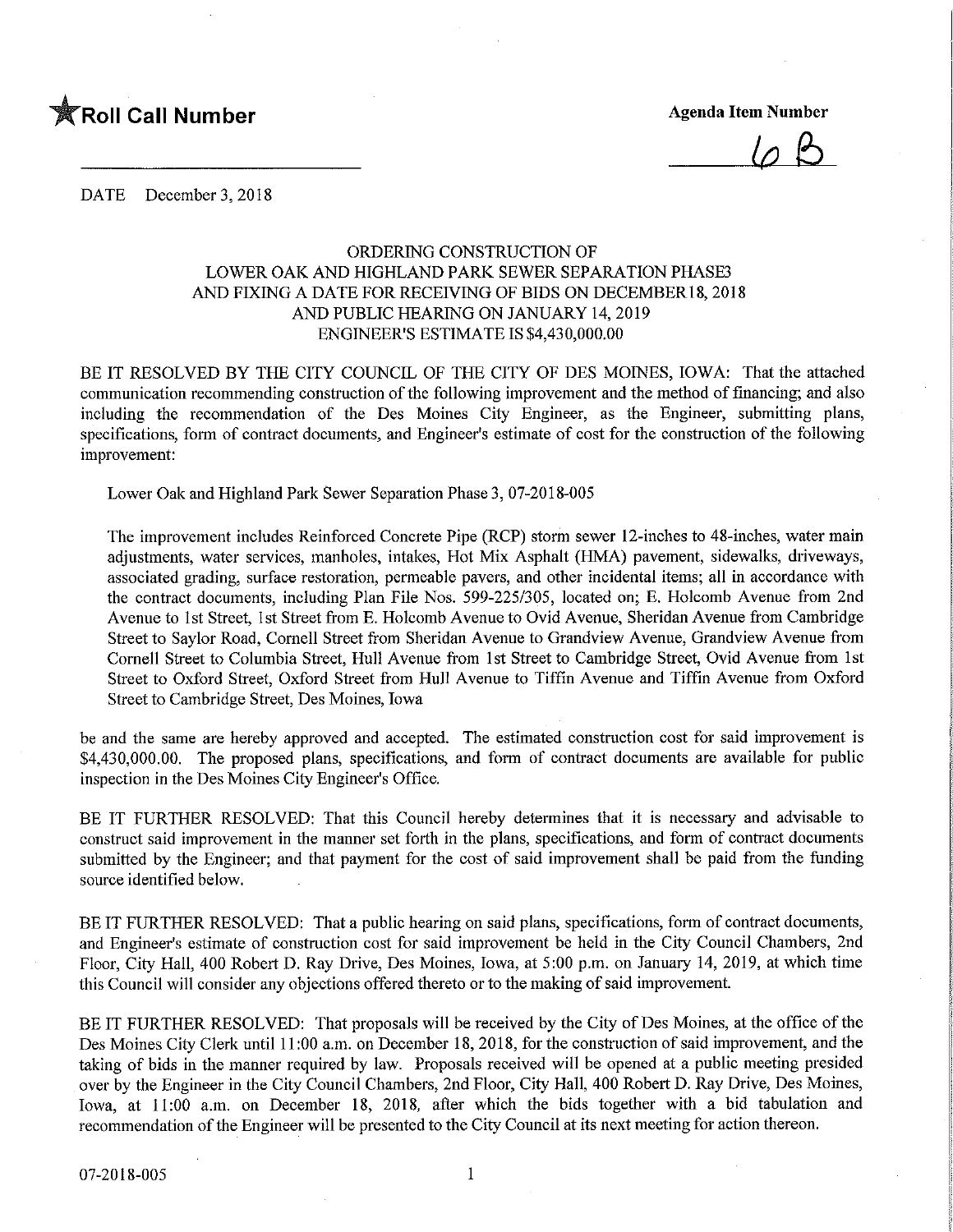

 $6B$ 

DATE December 3, 2018

BE IT FURTHER RESOLVED: That an appropriate Notice to Bidders for said improvement be posted, and Notice of Public Hearing for said improvement be published in the Des Moines Register, all as provided and directed by Chapter 26 and/or 314, Code of Iowa.

(City Council Communication Number  $\frac{8.639}{8.639}$  attached.)

Moved by to adopt.

Kathleen Vanderpool Deputy City Attorney

FORM APPROVED: FUNDS AVAILABLE

Robert L. Fagen

Des Moines Finance Director

Funding Source: 2018-2019 CIP, Page Sanitary - 5, Lower Oak Park and Highland Park Sewer Separation, SS133, Being:

\$4,367,000 in SRF Funding to be equally split for sanitary and storm sewer construction; and the remaining \$63,000 from Des Moines Water Works

| <b>COUNCIL ACTION</b> | <b>YEAS</b> | <b>NAYS</b> | <b>PASS</b> | <b>ABSENT</b> |
|-----------------------|-------------|-------------|-------------|---------------|
| <b>COWNIE</b>         |             |             |             |               |
| <b>BOESEN</b>         |             |             |             |               |
| <b>COLEMAN</b>        |             |             |             |               |
| <b>GATTO</b>          |             |             |             |               |
| <b>GRAY</b>           |             |             |             |               |
| <b>MANDELBAUM</b>     |             |             |             |               |
| WESTERGAARD           |             |             |             |               |
| <b>TOTAL</b>          |             |             |             |               |
| <b>MOTION CARRIED</b> |             |             |             | APPROVED      |
|                       |             |             |             |               |

I, Diane Rauh, City Clerk of said City Council, hereby certify that at a meeting of the City Council, held on the above date, among other proceedings the above was adopted.

IN WITNESS WHEREOF, I have hereunto set my hand and affixed my seal the day and year first above written.

Mayor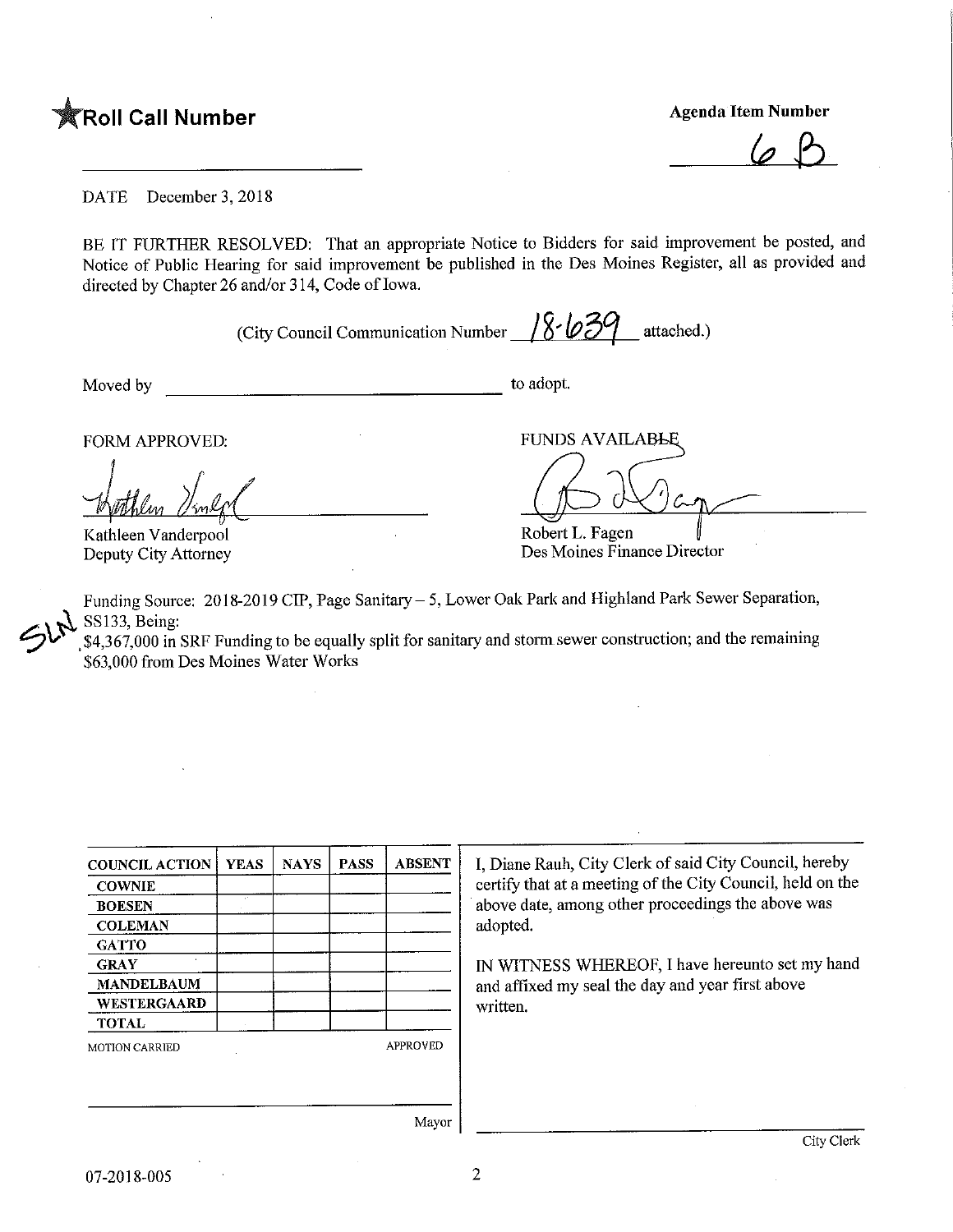## **CONSTRUCTION ESTIMATE**

DEPARTMENT OF ENGINEERING CITY OF DES MOINES, IOWA

Activity ID 07-2018-005 IDOT Project No: None Date: 11/14/18

## PROJECT: Lower Oak and Highland Park Sewer Separation Phase 3

|                |                                               | <b>ESTIMATED UNITS</b> |                           | <b>AMOUNT</b>     |              |
|----------------|-----------------------------------------------|------------------------|---------------------------|-------------------|--------------|
| NO.            | <b>DESCRIPTION</b>                            | UNIT                   | <b>TOTAL</b>              | <b>UNIT PRICE</b> | <b>TOTAL</b> |
| 1              | * Mobilization                                | LS                     | 1                         | \$201,887.50      | \$201,887.50 |
| $\overline{2}$ | <b>Traffic Control</b>                        | LS                     | 1                         | \$22,000.00       | \$22,000.00  |
| 3              | Clearing & Grubbing                           | LS                     | $\mathbf{1}$              | \$15,000.00       | \$15,000.00  |
| $\ddot{4}$     | Removal of Pavement                           | SY                     | 10550                     | \$14.00           | \$147,700.00 |
| 5              | Remove and Replace Curb                       | LF                     | 1200                      | \$70.00           | \$84,000.00  |
| 6              | Removal of Driveway                           | SY                     | 700                       | \$12.00           | \$8,400.00   |
| $\overline{7}$ | Removal of Sidewalk                           | SY                     | 300                       | \$10.00           | \$3,000.00   |
| 8<br>Ħ         | Milling                                       | SY                     | 8500                      | \$8.00            | \$68,000.00  |
| 9              | Intake Removal<br>$\epsilon^{-1}$             | <b>EACH</b>            | 28                        | \$750.00          | \$21,000.00  |
| 10             | Manhole Removal                               | EACH                   | 1                         | \$850.00          | \$850.00     |
| 11             | Remove Grate and Replace with Manhole Lid     | <b>LS</b>              | 1                         | \$1,200.00        | \$1,200.00   |
| 12             | Storm Sewer Removal, 24" Diameter or Less     | LF                     | 350                       | \$36.00           | \$12,600.00  |
| 13             | Storm Sewer Removal, 24" to 36"               | LF                     | 10                        | \$45.00           | \$450.00     |
| 14             | Pipe Plug, 8"                                 | EACH                   | $\overset{\mathbf{9}}{.}$ | \$250.00          | \$2,250.00   |
| 15             | Pipe Plug, 10"                                | <b>EACH</b>            | 6                         | \$250.00          | \$1,500.00   |
| 16             | Pipe Plug, 12"                                | <b>EACH</b>            | 8                         | \$275.00          | \$2,200.00   |
| 17             | Pipe Plug, 15"                                | EACH                   | 4                         | \$275.00          | \$1,100.00   |
| 18             | Pipe Plug, 18"                                | EACH                   | 2                         | \$300.00          | \$600.00     |
| 19             | Flowable Fill                                 | <b>CY</b>              | 30                        | \$275.00          | \$8,250.00   |
| 20             | 2nd Avenue Box Culvert Connection             | LS.                    | 1                         | \$12,000.00       | \$12,000.00  |
| 21             | Storm Sewer, 12" RCP, Class III               | LF                     | 50                        | \$160.00          | \$8,000.00   |
| 22             | Storm Sewer, 15" RCP, Class III               | LF                     | 1800                      | \$150.00          | \$270,000.00 |
| 23             | Storm Sewer, 18" RCP, Class III               | LF                     | 600                       | \$160.00          | \$96,000.00  |
| 24             | $\epsilon$<br>Storm Sewer, 24" RCP, Class III | LF                     | 775                       | \$175.00          | \$135,625.00 |

 $6B$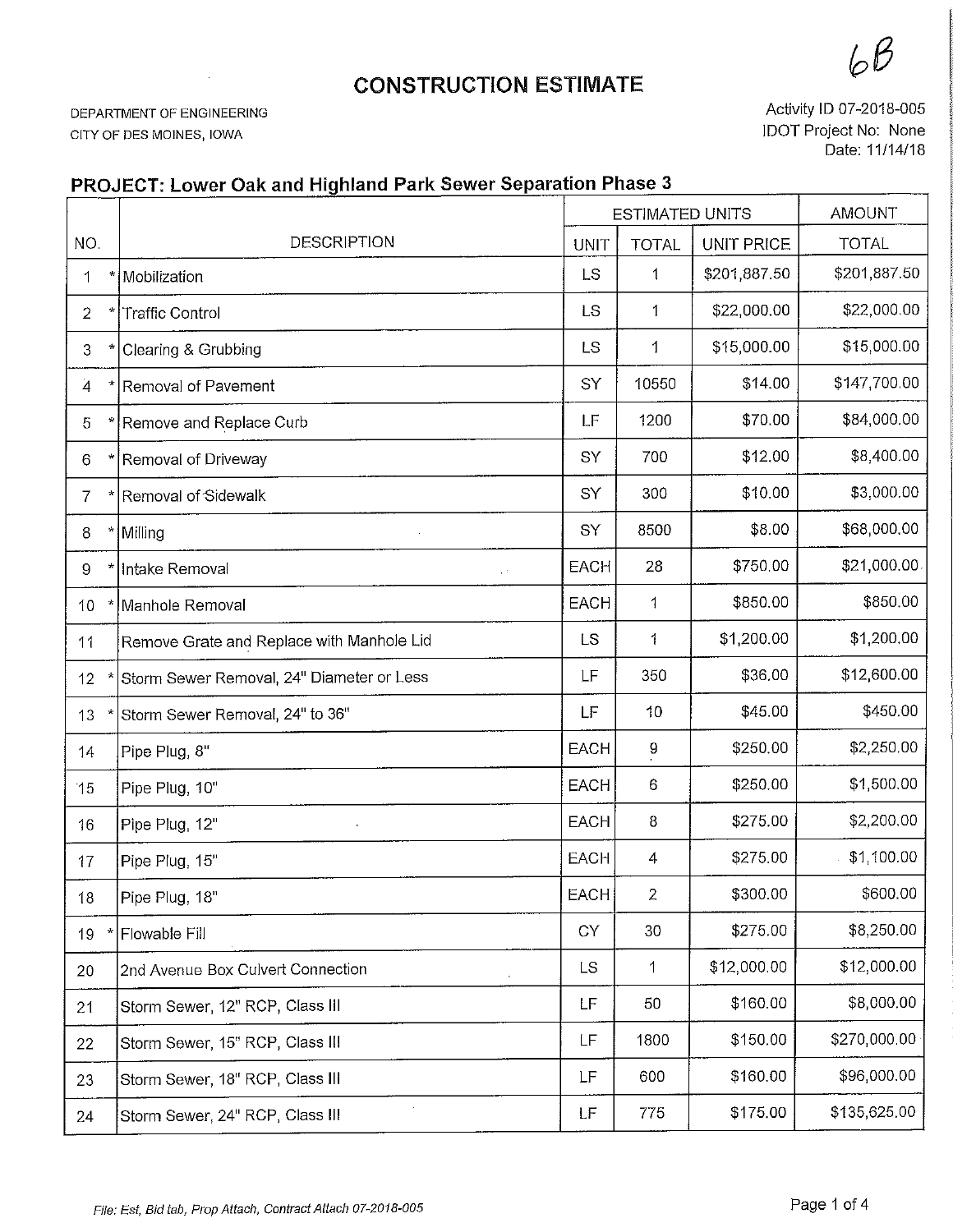$b\beta$ 

|     |                                         |             | ESTIMATED UNITS | <b>AMOUNT</b> |              |
|-----|-----------------------------------------|-------------|-----------------|---------------|--------------|
| NO. | <b>DESCRIPTION</b>                      | <b>UNIT</b> | <b>TOTAL</b>    | UNIT PRICE    | <b>TOTAL</b> |
| 25  | Storm Sewer, 30" RCP, Class III         | LF          | 950             | \$200.00      | \$190,000.00 |
| 26  | Storm Sewer, 36" RCP, Class III         | LF          | 1625            | \$230.00      | \$373,750.00 |
| 27  | Storm Sewer, 42" RCP, Class III         | LF          | 525             | \$275.00      | \$144,375.00 |
| 28  | Storm Sewer, 48" RCP, Class III         | LF          | 1290            | \$300.00      | \$387,000.00 |
| 29  | Manufactured Sand, Type II              | <b>TON</b>  | 100             | \$35.00       | \$3,500.00   |
| 30  | Pipe Apron, 18" RCP, with footing       | EACH        | 1               | \$2,500.00    | \$2,500.00   |
| 31  | 4" PVC Subdrain                         | LF          | 200             | \$30.00       | \$6,000.00   |
| 32  | 6" PVC Subdrain                         | LF          | 750             | \$28.00       | \$21,000.00  |
| 33  | 6" Subdrain Outlet                      | <b>EACH</b> | 3               | \$375.00      | \$1,125.00   |
| 34  | Connect to Existing Sewer               | EACH        | $\overline{2}$  | \$1,250.00    | \$2,500.00   |
| 35  | Sewer Pipe Support                      | <b>EACH</b> | 13              | \$1,800.00    | \$23,400.00  |
| 36  | Manhole, Storm Sewer, SW-401, 48" Dia.  | <b>EACH</b> | $\overline{2}$  | \$5,000.00    | \$10,000.00  |
| 37  | Manhole, Storm Sewer, SW-401, 84" Dia.  | <b>EACH</b> | $\mathbf 1$     | \$10,000.00   | \$10,000.00  |
| 38  | Manhole, Storm Sewer, SW-402, 42" x 42" | <b>EACH</b> | $\mathbf{1}$    | \$4,500.00    | \$4,500.00   |
| 39  | Manhole, Storm Sewer, SW-402, 56" x 56" | EACH        | $\mathbf{1}$    | \$5,000.00    | \$5,000.00   |
| 40  | Manhole, Storm Sewer, SW-402, 56" x 40" | EACH        | $\overline{2}$  | \$4,750.00    | \$9,500.00   |
| 41  | Manhole, Storm Sewer, SW-402, 56" x 49" | EACH        | 1               | \$5,000.00    | \$5,000.00   |
| 42  | Manhole, Storm Sewer, SW-402, 70" x 40" | EACH        | $\mathbf 1$     | \$7,500.00    | \$7,500.00   |
| 43  | Manhole, Storm Sewer, SW-402, 70" x 70" | <b>EACH</b> | 1               | \$8,500.00    | \$8,500.00   |
| 44  | Manhole, Storm Sewer, SW-402, 84" x 40" | EACH        | 1               | \$9,000.00    | \$9,000.00   |
| 45  | Manhole, Storm Sewer, SW-403, 68" x 48" | EACH        | 1               | \$8,000.00    | \$8,000.00   |
| 46  | Manhole, Storm Sewer, SW-403, 68" x 68" | EACH        | 1               | \$13,000.00   | \$13,000.00  |
| 47  | Manhole, Storm Sewer, SW-403, 76" x 48" | EACH        | $\mathbf{2}$    | \$13,000.00   | \$26,000.00  |
| 48  | Manhole, Storm Sewer, SW-403, 72" x 48" | EACH        | $\overline{2}$  | \$13,000.00   | \$26,000.00  |
| 49  | Manhole, Storm Sewer, SW-403, 72" x 72" | <b>EACH</b> | 1               | \$15,000.00   | \$15,000.00  |
| 50  | Manhole, Storm Sewer, SW-403, 82" x 82" | <b>EACH</b> | 1               | \$16,000.00   | \$16,000.00  |
| 51  | Manhole, Storm Sewer, SW-403, 84" x 68" | <b>EACH</b> | $\mathbf{1}$    | \$16,000.00   | \$16,000.00  |
| 52  | Manhole, Storm Sewer, SW-404, 62" x 62" | <b>EACH</b> | 1               | \$15,000.00   | \$15,000.00  |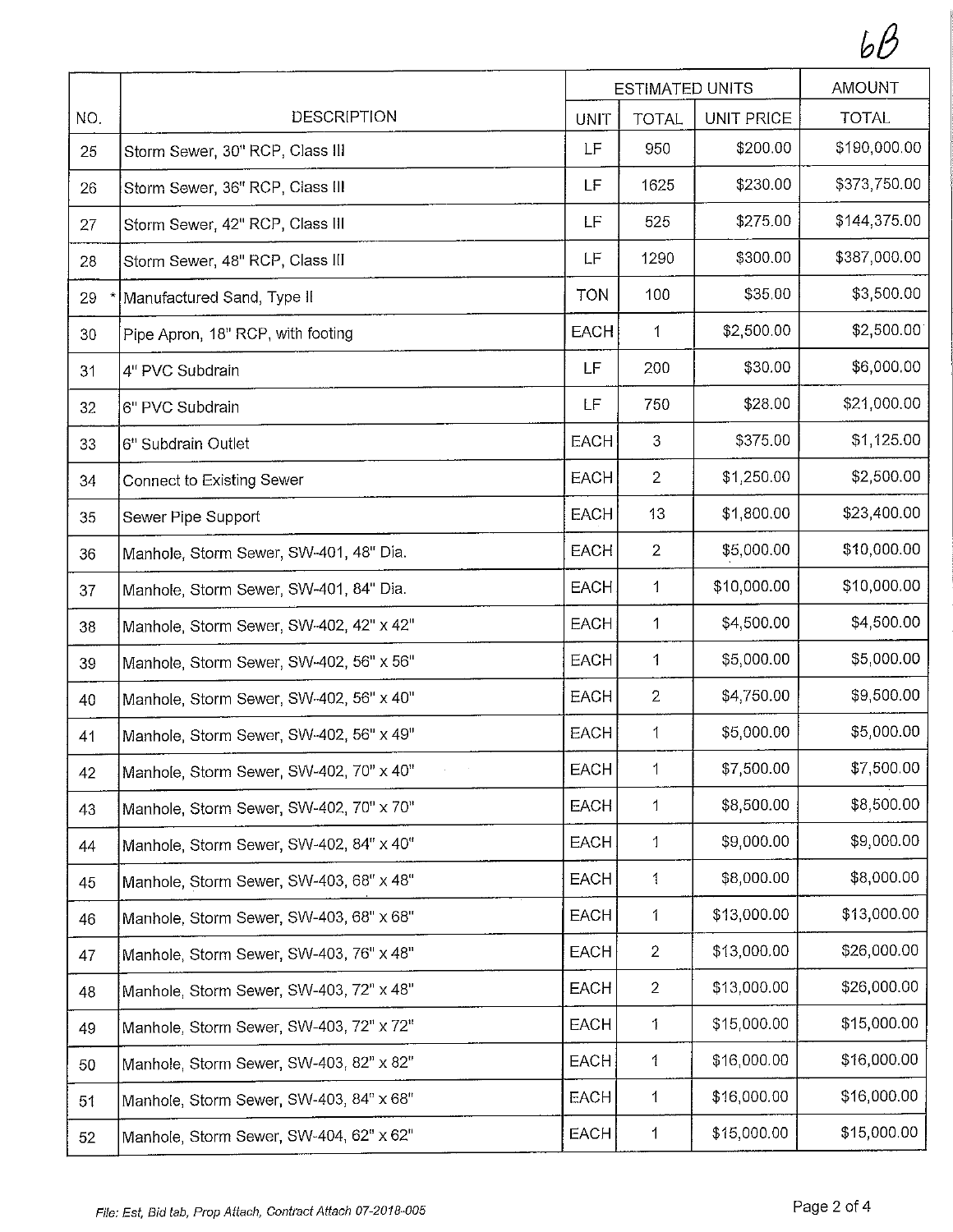|     |                                                  | <b>ESTIMATED UNITS</b> |              |                   | <b>AMOUNT</b> |
|-----|--------------------------------------------------|------------------------|--------------|-------------------|---------------|
| NO. | <b>DESCRIPTION</b>                               | UNIT                   | <b>TOTAL</b> | <b>UNIT PRICE</b> | <b>TOTAL</b>  |
| 53  | Manhole, Storm Sewer, SW-404, 72" x 48"          | EACH                   | 1            | \$20,000.00       | \$20,000.00   |
| 54  | Intake, SW-501                                   | <b>EACH</b>            | 29           | \$5,500.00        | \$159,500.00  |
| 55  | Intake, SW-502, 48"                              | EACH                   | 1            | \$5,000.00        | \$5,000.00    |
| 56  | Intake, SW-502, 60"                              | <b>EACH</b>            | $\mathbf 1$  | \$5,500.00        | \$5,500.00    |
| 57  | Intake, SW-502, 84"                              | <b>EACH</b>            | $\mathbf{1}$ | \$8,500.00        | \$8,500.00    |
| 58  | Intake, SW-503                                   | <b>EACH</b>            | 3            | \$7,000.00        | \$21,000.00   |
| 59  | Intake, SW-503 Modified                          | EACH                   | 19           | \$7,500.00        | \$142,500.00  |
| 60  | Granular Driveway Surfacing                      | <b>TON</b>             | 40           | \$35.00           | \$1,400.00    |
| 61  | PCC Pavement, 7"                                 | SY                     | 300          | \$75.00           | \$22,500.00   |
| 62  | PCC Pavement, 6"                                 | SY                     | 9100         | \$70.00           | \$637,000.00  |
| 63  | 2' Curb and Gutter, 7"                           | SY                     | 225          | \$125.00          | \$28,125.00   |
| 64  | Alley, 7" PCC                                    | SY                     | 35           | \$75.00           | \$2,625.00    |
| 65  | Driveway, 6" PCC                                 | SY                     | 650          | \$70.00           | \$45,500.00   |
| 66  | Sidewalk, 6" PCC                                 | SY                     | 200          | \$75.00           | \$15,000.00   |
| 67  | Sidewalk, 4" PCC                                 | SY                     | 200          | \$55.00           | \$11,000.00   |
| 68  | Concrete Permeable Pavers                        | SY                     | 950          | \$145.00          | \$137,750.00  |
| 69  | Filter Aggregate Course                          | <b>TON</b>             | 325          | \$45.00           | \$14,625.00   |
| 70  | Storage Aggregate Course                         | <b>TON</b>             | 2000         | \$45,00           | \$90,000.00   |
| 71  | <b>Engineering Fabric</b>                        | SY                     | 1500         | \$12.00           | \$18,000.00   |
| 72  | Temporary Surfacing                              | <b>TON</b>             | 100          | \$36.00           | \$3,600.00    |
| 73  | HMA ST Surface, 1/2" Mix, No Friction, PG 58-28H | <b>TON</b>             | 2100         | \$125.00          | \$262,500.00  |
| 74  | Detectable Warnings for Curb Ramps               | <b>SF</b>              | 450          | \$45.00           | \$20,250.00   |
| 75  | Relocation of Water Service                      | EACH                   | 20           | \$600.00          | \$12,000.00   |
| 76  | Relocate Stop Box                                | <b>EACH</b>            | 15           | \$400.00          | \$6,000.00    |
| 77  | New Water Service                                | <b>EACH</b>            | 20           | \$800.00          | \$16,000.00   |
| 78  | New Stop Box Housing                             | EACH                   | 10           | \$450.00          | \$4,500.00    |
| 79  | New Stop Box Rod                                 | <b>EACH</b>            | 10           | \$300.00          | \$3,000.00    |
| 80  | Check Depth of Water Service                     | EACH                   | 30           | \$425.00          | \$12,750.00   |